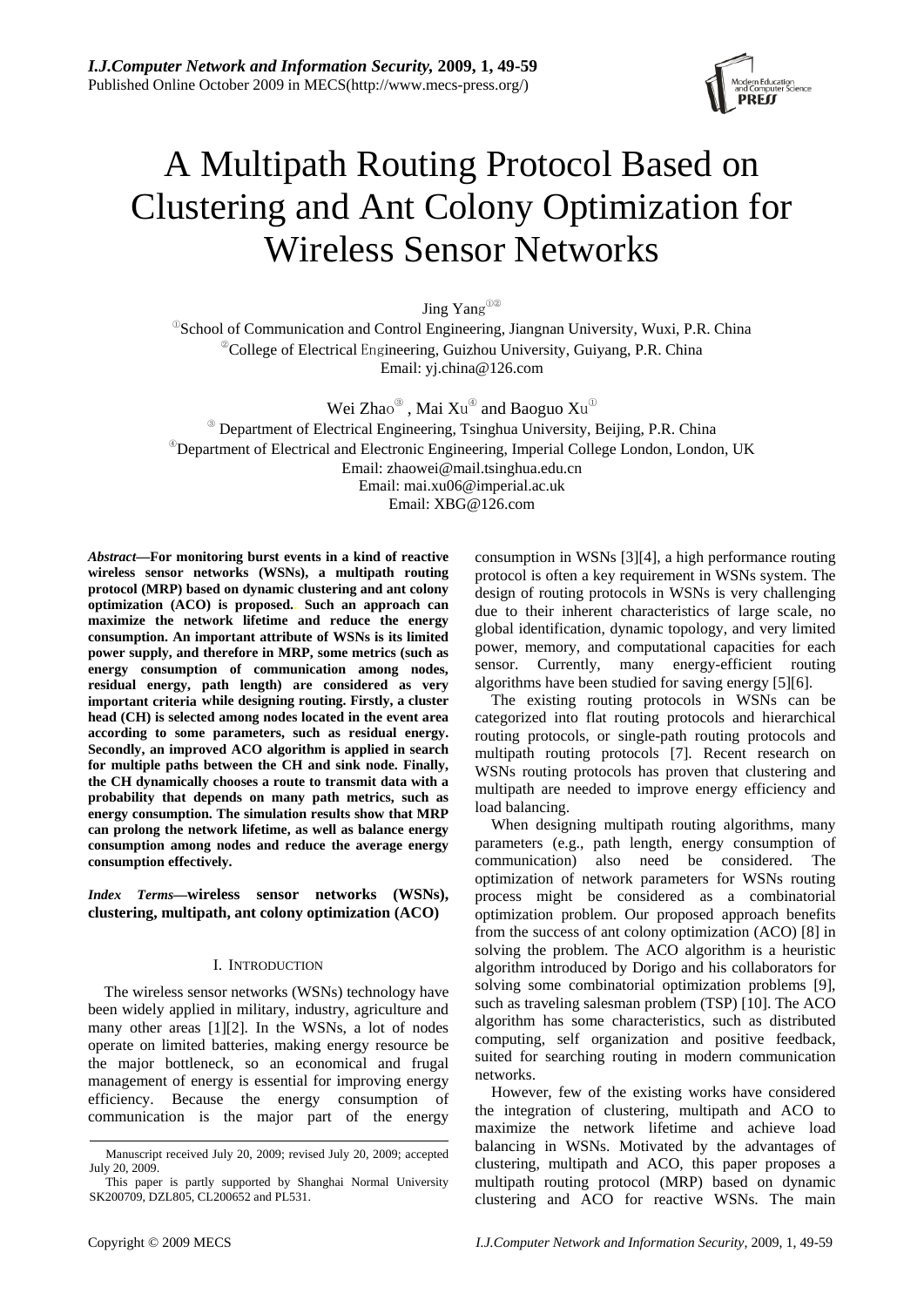objective of our work is to maximize network lifetime and at the same time achieve load balancing. The main contributions of this paper are listed:

1) A novel distributed algorithm based on some parameters (such as signal strength, residual energy of node) is designed to form cluster among the nodes located in the event area.

2) An extended ACO algorithm based on many metrics (such as residual energy, path length, energy consumption of communication) is applied to search for the multiple paths between the cluster head (CH) and sink node.

3) A load balancing function is further proposed to distribute the traffic over discovered multiple paths.

The rest of this paper is organized as follows. Section 2 introduces some related routing algorithms. In section 3 we propose the system model and the motivation of our work. The details of the MRP algorithm are described in section 4. The performance evaluation of our scheme as well as the comparison with the previous typical routing algorithms is presented in section 5. Section 6 draws the conclusion.

## II. RELATED WORK

Wireless ensor networks are a kind of decentralized network of autonomous nodes that collect and process information, and send the information to a sink node over wireless links. Limited energy nodes are not taken into account in the traditional routing protocols, which has significant impact on the overall energy dissipation. Therefore, new routing protocols need be designed for WSNs.

# *A. Hierarchical Routing*

Hierarchical (clustering) technology is particularly promising and has received much attention in the research community. In a hierarchical network, the data gathered by sensor nodes is transmitted to CHs. The sensed data from nodes within one cluster usually exhibit high correlation, and therefore, a CH can aggregate data to remove redundancy and only send one packet to the sink.

In the last few years, many hierarchical routing algorithms are proposed for WSNs. One pioneering work in the literature is LEACH (Low-Energy Adaptive Clustering Hierarchy) [11]. LEACH is an applicationspecific data dissemination protocol that uses clustering to prolong the network lifetime. However, the assumption that all nodes are capable of communicating with any node in the field does not allow the network to be scalable, and LEACH does not guarantee good clusterhead distribution. To improve LEACH performance, Lindsey et al. introduced chain into clustering (power-efficient gathering in sensor information systems, PEGASIS) [12]. In this work, all nodes are connected in a chain and communicate only with the nearest neighbor. Nodes take turns to be the CH and send aggregation data to sink. Although PEGASIS outperforms LEACH in network lifetime, it assumes that all nodes have a global knowledge of the network. Thus, PEGASIS may not be efficient with closely deployed nodes in a specific area. In [13], the authors designed an ant-based algorithm (T-ANT) to cluster and achieve a uniform distribution of CHs in the network.

## *B. Multipath Routing*

Multipath routing uses multiple paths to transmit data, which can achieve both load balancing and fault tolerance. There are two different multipath routings between source node and sink node. One is disjoint multipath routing [14], where the alternative paths do not intersect each other. The other is braided multipath routing, where there are typically no completely disjoint paths [15][16].

In [14], Ganesan et al. presented a disjoint multipath routing based on local information, which is a distributed algorithm and can achieve load balancing. This algorithm uses a primary route to transmit data. Only when the primary route fails, the alternative route can be used. However, this algorithm is not attractive for the network lifetime.

In [15], a meshed multipath routing with efficient strategy has been described. Such an algorithm can achieve a better throughout than the traditional multipath algorithms. However, this approach requires nodes to be equipped with GPS (Global Positioning System), which increases the cost of node.

In [16], Okdem et al. introduced a multipath routing algorithm based on Ant Colony Optimization (ACO), which uses a class of agent-like ants to develop multiple reliable routes between source and sink. It is very effective in dealing with the failure of link and searching for the routes. Due to the large number of nodes, the number of ants is quite large so that it may lead to much higher traffic in network than other algorithms.

## *C. Ant Routing*

As an effective distributed approach, the ACO algorithms have been introduced to the design of routing protocol and have received many achievements [17]-[25].

The ACO algorithm was firstly used in traditional network [17]. ARA [18] was the first algorithm used in mobile ad hoc networks (MANETs), which exploits the pheromone laying behavior of ants to search for routing. The above two algorithms are however not suitable for WSNs. In [19], Liu et al. used an improved ACO algorithm (PACO) to search for multipath between source node and sink node in MANETs. Although the PACO improves the efficiency of data transmission, the number of ants for searching routing is great, resulting in great energy consumption at start-up stage. Moreover, the PACO only uses the length of path as metric without considering the current energy of nodes. So these discovered paths may contain the low energy nodes, which will shorten the working time of those paths.

Recently, routing protocol based on ACO for WSNs has been the focus of many studies [20]-[25]. In [20], Zhang et al. study three distinct Ant-based algorithms for WSNs. However, the authors only focus on the building of an initial pheromone distribution, and thus, the algorithms are only good at system start-up phase. In [21], Camilo et al. present a new WSNs routing algorithm based on ACO which can minimize communication load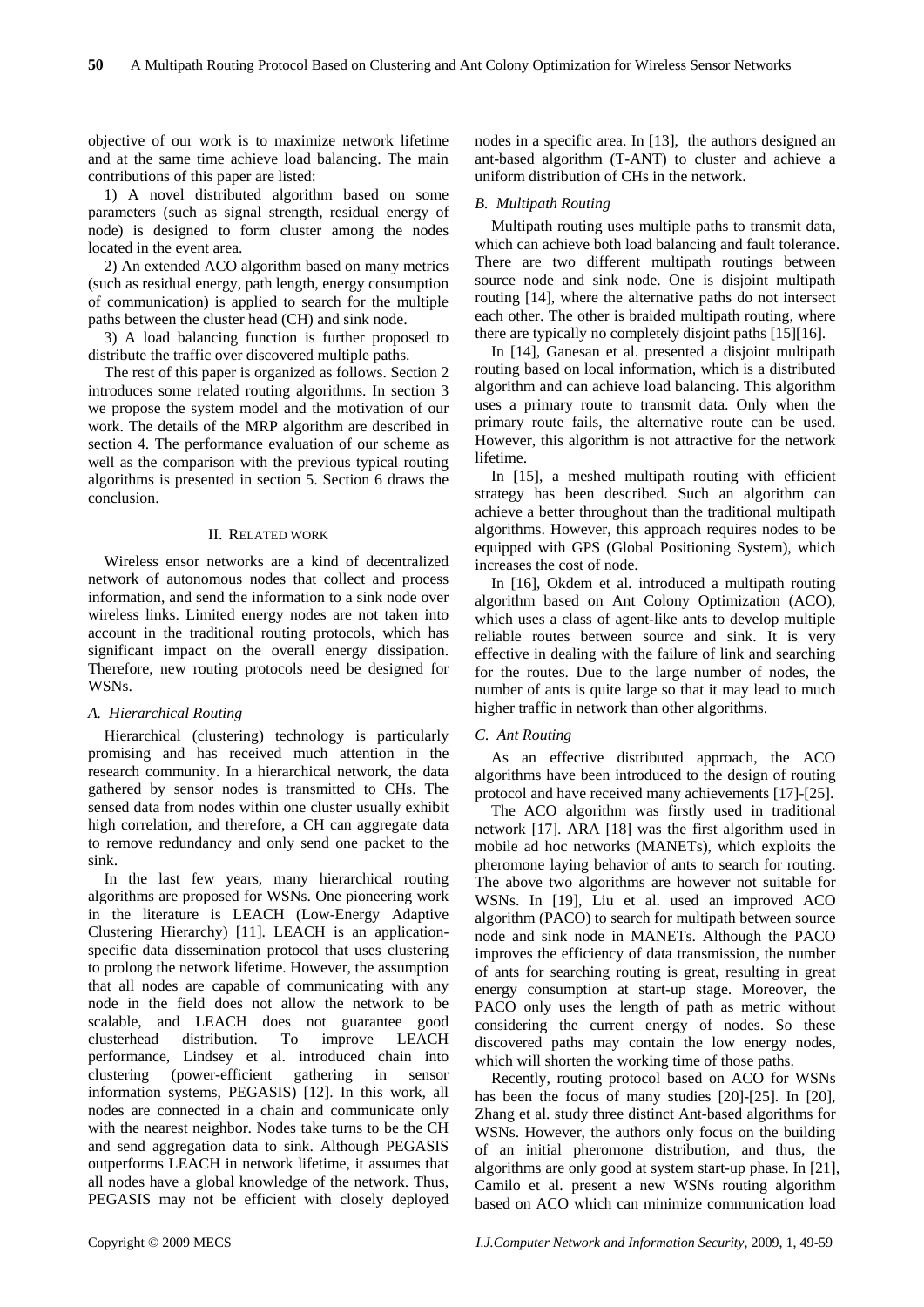and save energy. Nevertheless, the algorithm does not consider the data correlation feature, the energy consumption of communication is huge when there exist a lot of sources in network. In [22], Liu et al. introduce a routing strategy on the basis of ant algorithm for WSNs, using deflection angle, energy and distance as routing factors to help ant to search for routing. The convergence rate of the algorithm is good. However, the algorithm did not utilize the redundancy of data, such that the disadvantage of the algorithm is the same as [21]. Reinforcement learning scheme is proposed in [23], which reduces the energy consumption and shortens the time delay. The algorithm, however, only uses distance as metric, so it can not protect the minimum energy node, and therefore, it may result in shorten the network lifetime. In [24], Tu et al. construct a chain by means of ant colony algorithm that connects all the nodes in the networks. Although the algorithm can find suboptimal routing for mobile agent, the time delay of the algorithm is long, and the cost of reconstructing routing is also high. In [25], Ren et al. proposed a multipath routing based on ant colony system, which extends the network lifetime. Although the algorithm balances the energy consumption among nodes by multipath, it does not take into consideration the influence of the minimum energy node on multiple paths.

Although these algorithms presented above have some advantages, there still exist some shortcomings blocking their application in the large scale WSNs. To overcome the disadvantages of conventional ant-based routing algorithms, we proposed an improved protocol by integrating the advantages of hierarchical routing, multipath routing and ACO.

#### III. SYSTEM MODEL AND PROBLEM STATEMENT

## *A. System Model*

#### *1) Network Model*

A WSN consists of large number of sensors, and wireless links representing direct communication between the sensors within the radio range. A WSN is modeled as an undirected graph  $G(V,E,W)$ , where  $V = \{v_1, v_2, \dots, v_n\}$ is the set of all the nodes. Each  $v_n$  has its maximum communication radio range with radius *R*. *E* is the set of all bidirectional wireless links  $(i, j)$   $(i, j \in V)$ . A link  $(i, j)$ , denoted by  $e(i, j) \in E$ , exists between  $v_i$  and  $v_j$  if  $d(v_i, v_j)$  $\leq$  R. It indicates that node  $v_i$  and node  $v_j$  can directly communicate with each other.  $d(v_i, v_j)$  is the distance between node  $v_i$  and node  $v_j$ . W is the weight set of all directed links  $(i, j)$ . The weight  $e_{ij}$  of link  $(i, j)$  is the energy consumption of communication between *i* and *j*. Let  $S_e = \{v_1, v_2, \dots, v_l\}$  be the set of all nodes in the event area. Note that  $S_e$  is the subset of  $V(S_e \subseteq V)$ . Let  $N_i$  denote the set of neighbors of node *i* and  $N_i = \{ j | d_{ii} \le R, j \in V \}$ .

In this paper, the following assumptions are adopted:

N sensor nodes are uniformly distributed within a square field. Each sensor nodes has unique ID. Sensor nodes in the event area are grouped to cluster.

- All sensor nodes keep static or less movement after being deployed.
- The energy of sensor nodes cannot be recharged.
- Sensor nodes are location-unaware, i.e. a sensor node need not rely on the expensive devices, such as Global Positioning System (GPS) to receive the position information for finding the shortest path routing to the sink.
- Communication is symmetric. Nodes can estimate distance based on the signal strength each other, and at the same time the radio power can be controlled.
- We assume ideal MAC layer conditions. That is, perfect transmission of data on a node-to-node link.

## *2) Radio Model*

In order to evaluate the energy dissipation between node *i* and node *j*, we use the radio model used in [11], [28]. The energy costs of transmitting and receiving a *k* bit data packet between node *i* and node *j* with distance *d* are denoted by  $E_T(i,j)$  and  $E_R(i,j)$  which may be computed by:

$$
E_T(i, j) = k(E_{elec} + E_{amp} \times d^{\gamma})
$$
 (1)

$$
E_R(i, j) = kE_{elec}
$$
 (2)

where *Eelec* and *Eamp* are the per bit energy dissipation for transmission and reception, respectively;  $\gamma \in \{2, 4\}$  can be seen as the path loss exponent.

#### *3) Problem Statement*

The MRP algorithm uses ACO algorithm to search for multiple paths after cluster is formed. The process of ants moving will result in forming multiple paths between CH and sink. After multiple paths are formed, data will be transferred along the multiple paths. The model of data transmission in MRP is shown in Fig. 1.



Figure 1. Data Transmission Model

From Fig. 1, we know that MRP can maximize the network lifetime from two ways. One is to reduce the transmitted data by clustering, which can use data aggregation to reduce energy consumption. The other is to use multiple paths to achieve load balancing (i.e., it can avoid frequently using the path, in which the minimum energy node locates.).

Based on the above introduction, we can describe the objective of MRP as follows: maximizing the network lifetime  $(T_{net})$ , while minimizing the energy consumption

Copyright © 2009 MECS *I.J.Computer Network and Information Security,* 2009, 1, 49-59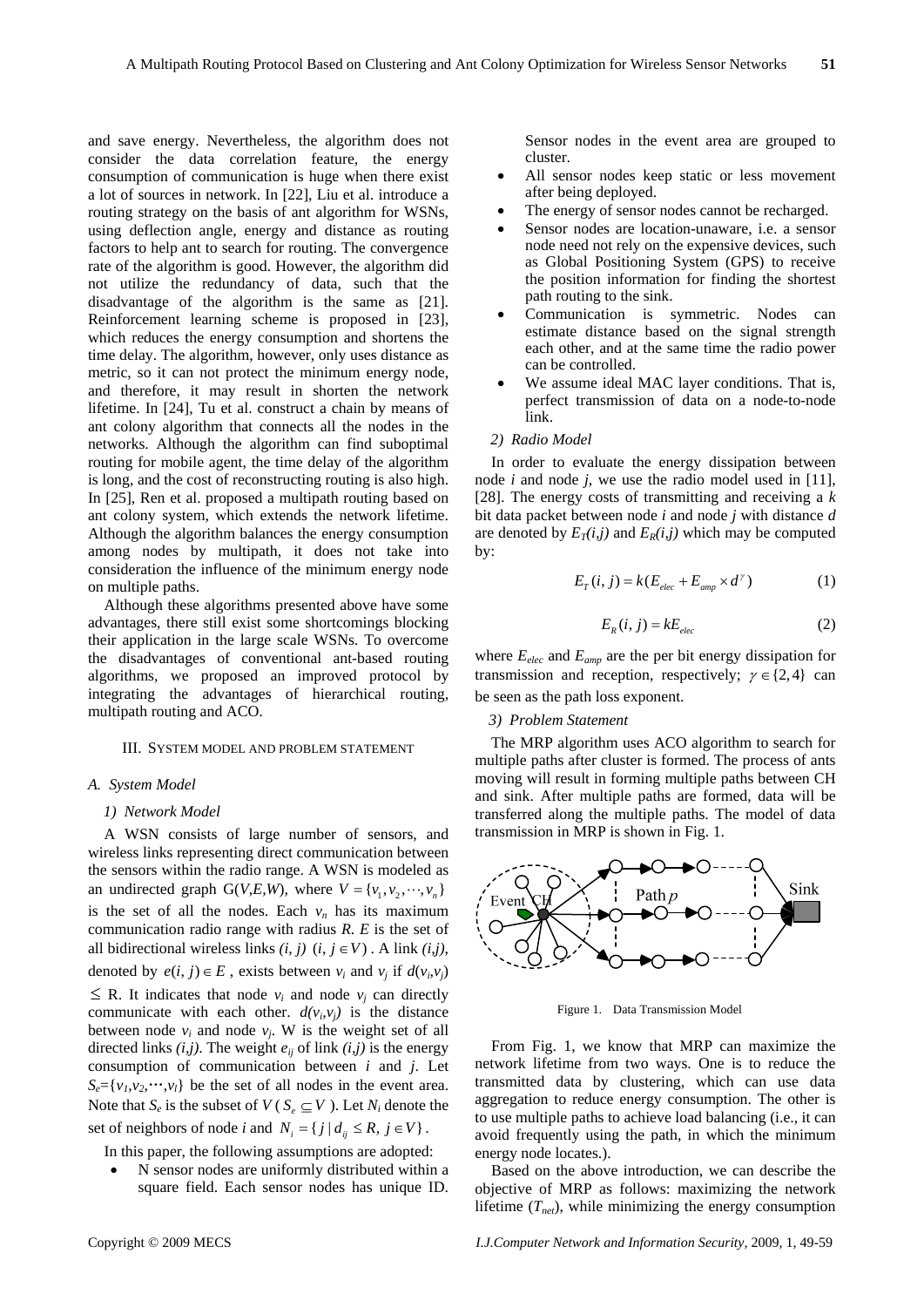between the CH and sink, which can be formulated as follows:

$$
\max T_{net}, \ \min \sum_{[i,j \in V, (i,j) \in E]} e_{ij} \tag{3}
$$

*Theorem 1:* Network lifetime is associated with residual energy of node, the energy consumption and the number of hops in path *p*.

In order to prove the theorem, we use a simplified model of energy consumption, in which energy consumption is same in each node.

*Prove: N* is the set of discovered paths between the CH and sink. The energy consumption of path  $p$  ( $p \in N$ ) is the sum of the energy expended at each sensor node along the path. If  $(n_1, n_2, \dots, n_m)$  denotes the sequence of nodes along path *p*, the total energy consumption  $E(p)$  is given by

$$
E(p) = \sum_{k=1}^{m-1} (E_r + E_{cpu} + E_t) = (E_r + E_{cpu} + E_t) \times (m-1) \quad (4)
$$

where  $E_r$  and  $E_t$  represent the energy consumption of receiving or transmitting *L*-bit data, respectively. *Ecpu* is the energy consumption used in these jobs, such as computation, sensing events etc..

From [3][4], we have

$$
E_{\text{cpu}} \ll E_t + E_r \tag{5}
$$

Therefore, we have

$$
E(p) = (E_t + E_r) \times (m-1)
$$
 (6)

In (6), because the value of (*m*-1) is equal to the number of hops between the CH and sink, we have

$$
E(p) = (E_r + E_t) \times h_{CH}(p) \tag{7}
$$

where  $h_{CH}(p)$  is the number of hops in path p.

Thus,  $E_r + E_t$  can be given by

$$
E_r + E_t = E(p) / h_{CH}(p)
$$
 (8)

Since the working time  $T(P)$  of path  $p$  is partly determined by the minimum energy node in path *p*, *T(P)* is given by

$$
T(p) = E_{\min}(p) / (E_r + E_t)
$$
 (9)

where  $E_{min}(p)$  is the current energy of the minimum energy node in path *p*.

Using  $(8)$  and  $(9)$ , we have

$$
T(p) = E_{\min}(p) \times h_{CH}(p) / E(p) \tag{10}
$$

We define the network lifetime  $T_{net}$  as the time when the first node in the network runs out of energy. Then, *Tnet* is given by

$$
T_{net} = \min_{p \in N} T(p) = \min_{p \in N} E_{min}(p) \times h_{CH}(p) / E(p) \quad (11)
$$

Therefore,  $T_{net}$  is associated with the residual energy of the minimum energy node, energy consumption in a path and hop distance to sink.

According to (3), (11), it is obvious that maximizing the network lifetime  $T_{net}$  is equivalent to maximizing the minimum *T(P)*. We have

$$
\max_{p \in N} \min_{p \in N} T(p) \tag{12}
$$

From (12), we infer that MRP needs to prolong working time of the minimum energy node and reduce the energy consumption in a path in order to maximize the network lifetime.

#### Ⅳ. DESCRIPTION OF MRP

MRP is divided into three phases: cluster formation, constructing multipath and data transmission. The first phase is executed when an event happens. Its objective is to realize dynamic clustering. In the second phase, the CH use ACO to search for multiple paths. The last phase dynamically chooses a path to transmit data according to an evaluation function.

To start the operation of the routing scheme, nodes having information for the sink initialize the routing task by transmitting an ADV message to neighbor nodes. Each node then broadcasts the ADV message to its neighbor nodes and so on. At the end of the initiation stage of network, each node constructs a table containing neighbor information, which is shown in Tab. I.

TABLE I. NEIGHBORS INFORMATION

| <b>Neighbor</b><br>ID | <b>Phermone</b><br>Value | <b>Residual</b><br><b>Energy</b> | <b>Distance</b><br>to Sink | Hop<br>count | Tag |
|-----------------------|--------------------------|----------------------------------|----------------------------|--------------|-----|
|                       | $\tau_{ci}$              | Ei                               | $D_{is}$                   | hi           |     |
|                       | $\tau_{ci}$              | E,                               | $\bm{\nu}_{\textit{is}}$   | $n_{\rm i}$  |     |
| $\cdots$              | $\cdots$                 | $\cdots$                         | $\cdots$                   |              |     |

The information in Tab. I will be used to help ant search for routing. ID indicates the identification number of a node.  $\tau_{ci}$  is the pheromone value on link  $(c,i)$ , which represents the local link situation and quality. At the beginning, the pheromone in the network is a constant; then, it varies with ant routing. *Dis* is the distance between node *i* and sink, and it may be estimated by received signal strength (*RSS*) [26]. *Hop count* is the number of hops from a node to sink. *Tag* indicates the instance of being visited by an ant. *Tag*=1 indicates that the current node has been visited by an ant, otherwise, *Tag*=0.

## *1) Phase I: Cluster Formation*

The conventional hierarchical routing algorithms [11, 12, 27] do not fit for monitoring burst events in reactive WSNs. For example, though there is no event happening, each CH will still have to flood control packets to periodically reconstruct cluster; clustering is not related to an event, i.e., nodes sensing the event locate in different clusters, which will reduce the data aggregation efficiency; when reconstructing the clusters, an event may happen, and it will result in the event not being detected.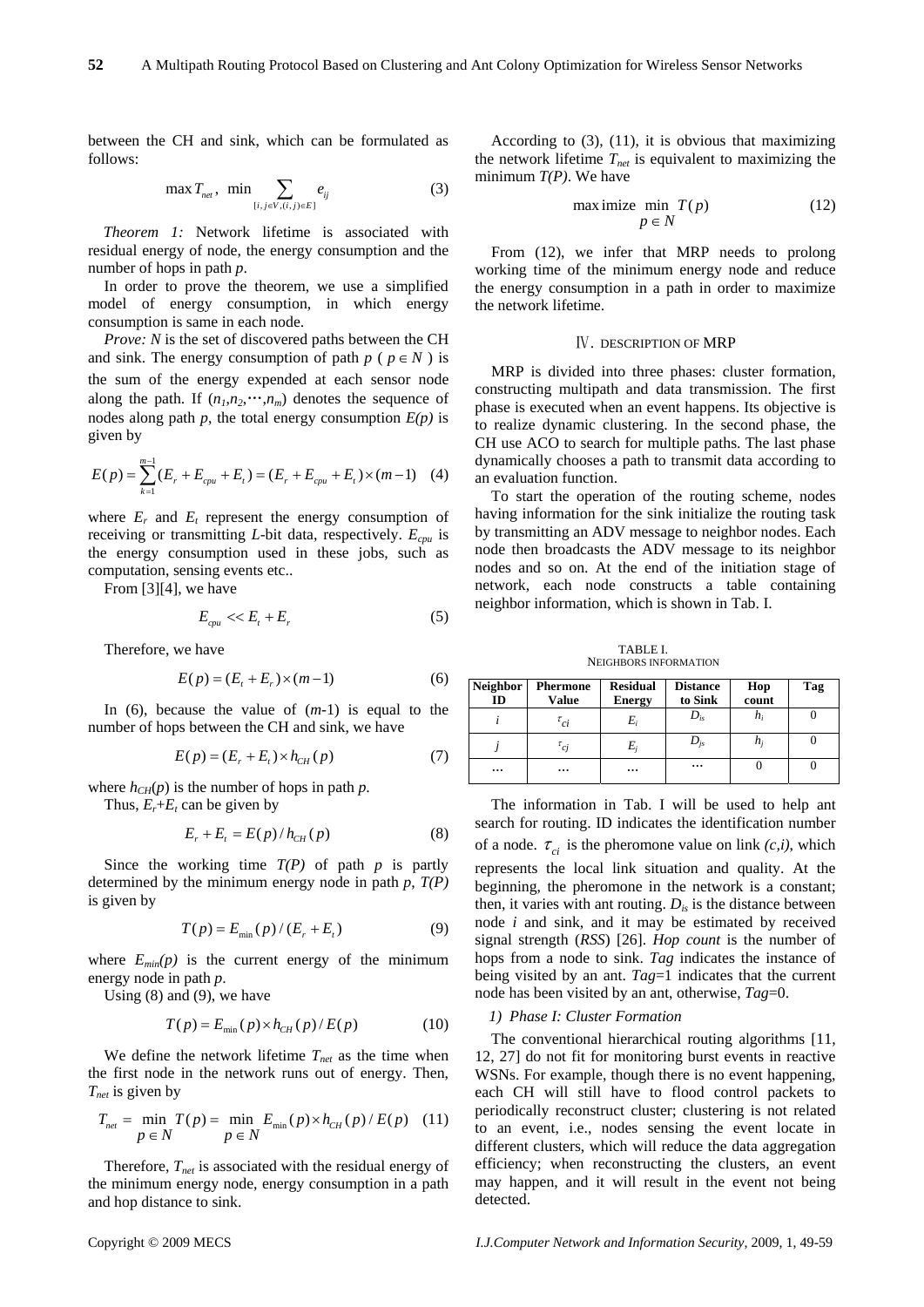In order to overcome the disadvantages [10, 12, 27], MRP adopts a dynamic clustering algorithm, i.e., nodes have information about an event taking place nearby will join clustering. The clustering algorithm obeys the rules as follows:

- Nodes located in the event area can sense the distance to the event according to *RSS*.
- Nodes know the residual energy of neighbor nodes in the event area.
- If  $RSS_i \geq$  Threshold Value [27], node *i* locates in the event area.  $(RSS<sub>i</sub>$  is the received signal strength of node *i*)

*Theorem 2:* When a CH locates in the center of the event area, the sum of energy consumption for transmitting data is the least in the cluster.

*Prove:* There is *m* nodes distributed in a cluster. Node *i* locates the center of the event area with coordinate (0,0).

We have

$$
D_i = \sum_{k=1, k \neq i}^{m} (x_k^2 + y_k^2) \tag{13}
$$

where  $D_i$  is the sum of distance between node  $i$  and other nodes in the same cluster. (Node *i* is the CH.)

If node *j* is selected as the CH with coordinate  $(x_i, y_j)$ , we have

$$
D_j = \sum_{k=1, k \neq j}^{m} (x_k - x_j)^2 + (y_k - y_j)^2 \tag{14}
$$

We calculate the expectation of (13), (14) respectively as follows

$$
E(D_i) = E\left(\sum_{j=1, j\neq i}^{m} (x_j^2 + y_j^2)\right)
$$
 (15)

$$
E(D_j) = E\left(\sum_{k=1, k \neq j}^{m} (x_k - x_j)^2 + (y_k - y_j)^2\right) \tag{16}
$$

According to (15), (16), we have

$$
E(D_i) = E[(x_j^2 + y_j^2) + \sum_{k=1, k \neq \{i,j\}}^m (x_k^2 + y_k^2)] \tag{17}
$$

$$
E(D_j) = E[(x_j^2 + y_j^2) + \sum_{k=1, k \neq \{i,j\}}^m (x_k - x_j)^2 + (y_k - y_j)^2] \tag{18}
$$

From (18), we have

$$
E(D_j) = E[(x_j^2 + y_j^2)] + E[\sum_{k=1, k \neq \{i,j\}}^m (x_k - x_j)^2 + (y_k - y_j)^2]
$$
  
= 
$$
E[(x_j^2 + y_j^2)] + \sum_{k=1, k \neq \{i,j\}}^m 2Cov(X, Y)
$$
 (19)

where *X*, *Y* are the set of coordinates.  $Cov(X, Y)$  is given by

$$
Cov(X,Y) = D(X) + D(Y)
$$
  
= $E(X^2) + E(Y^2) - E^2(X) - E^2(Y)$  (20)

where  $D(X)$ ,  $D(Y)$  are variance of X, Y, respectively.  $E(X) = 0, E(Y) = 0$ .

From (19), (20), we have

$$
E(D_j) = E[(x_j^2 + y_j^2) + 2\sum_{k=1, k \neq \{i,j\}}^m (x_k)^2 + (y_k)^2] \qquad (21)
$$

From (17), (21), we have

$$
E(D_i) < E(D_j) \tag{22}
$$

According to the radio model described above, we can infer that the energy consumption is associated with radio distance, i.e., the shorter of radio distance is, the smaller of energy consumption would be. Considering (22), we can draw a conclusion that the CH locating in the center of event area consumes the least energy for transmitting data.

In order to prolong the network lifetime, we can describe the goal of clustering: maximizing the working time of a cluster, while minimizing the energy consumption in the cluster, which can be formulated as follows:

$$
\max T_c, \min \sum_{(i,j \in Se)} E_{Se} \tag{23}
$$

where  $T_c$  is the working time of a cluster.  $E_{Se}$  is the sum of energy consumption in a cluster.

Since the CH takes on a lot of work in a cluster, the residual energy needs to be considered when selecting a CH. Based on *Theorem 2* and (23), a node with the higher residual energy, more neighbors and stronger signal strength (i.e., the node is nearer to the signal center) has more opportunity of becoming a CH in the event area. The objective function for becoming a CH, *qi*, is given by

$$
q_i = (E_i)^{k_1} \times (K_i)^{k_2} \times (SE_i)^{k_3}
$$
 (24)

where  $E_i$  is the residual energy of node *i*.  $K_i$  is a temporary set of node *i*, which is used to store the number of neighbors in the event area.  $SE<sub>i</sub>$  is the sensed signal strength to an event.  $k_1$ ,  $k_2$ ,  $k_3$  are parameters to control the weights of  $E_i$ ,  $K_i$  and  $SE_i$  respectively.

Algorithm 1 represents the pseudo-code of cluster formation. *K* is a temporary set which is used to store the number of CH advertisement overheard. There are two timers associated with each sensor:  $T_a$  and  $T_i$ .  $T_a$  is a delay time , when a node located in the event area records the number of neighbors. It is related to network scale.  $T_i$  is the waiting time when node *i* broadcast to be a CH, which is given by

$$
T_i = q/q_i \tag{25}
$$

where  $q$  is a coefficient, which is used to control the value of  $T_i$ .  $T_i$  is inversely proportional to  $q_i$ , i.e., the waiting time of a node with the highest  $q_i$  is the shorest.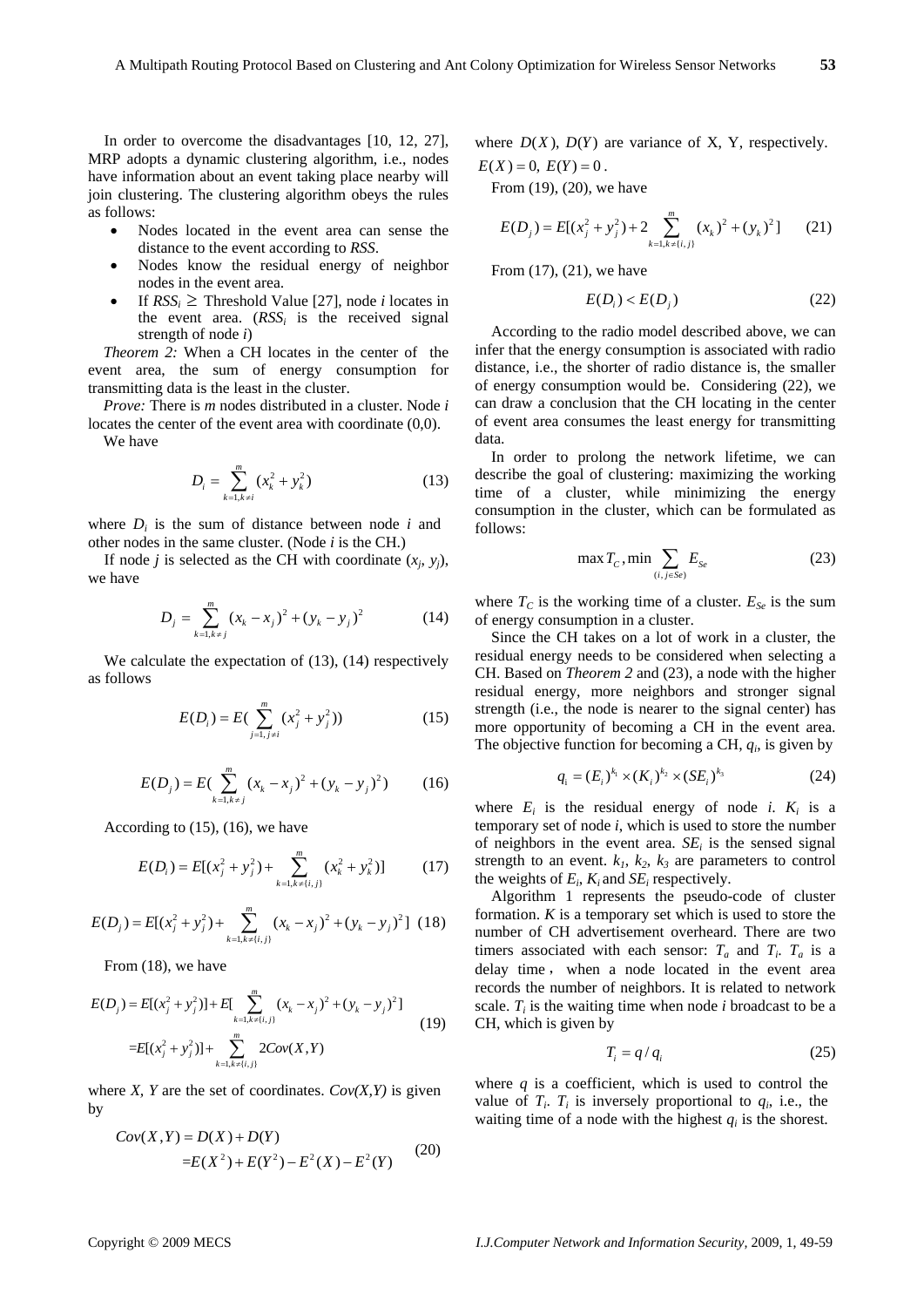|       | <b>Algorithm 1: Cluster Formation</b>                                                    |
|-------|------------------------------------------------------------------------------------------|
| Begin |                                                                                          |
| 1:    | Schedule each node wait time with $T_a$ sec. delay                                       |
| 2:    | while $(T_a \neq 0)$                                                                     |
| 3:    | <b>if</b> Threshold $\leq$ <i>RSS<sub>i</sub></i> then                                   |
| 4:    | <b>if</b> node <i>j</i> is in the event area and Threshold $\leq$ <i>RSS<sub>i</sub></i> |
| 5:    | $K_i = K_i + 1$ ;                                                                        |
| 6:    | end-if                                                                                   |
| 7:    | end-if                                                                                   |
| 8:    | end-while                                                                                |
| 9:    | <b>if</b> Threshold $\leq$ <i>RSS<sub>i</sub></i> then                                   |
| 10:   | node <i>i</i> calculates $q_i$ and $T_i$ ;                                               |
| 11:   | if $T_i \neq 0$ then                                                                     |
| 12:   | wait:                                                                                    |
| 13:   | collect the sender of any other incoming CH advertise-                                   |
| 14:   | ment in $K$ :                                                                            |
| 15:   | else                                                                                     |
| 16:   | if $K=0$ then                                                                            |
| 17:   | send CH advertisement message;                                                           |
| 18:   | else                                                                                     |
| 19:   | send a join-request to the node $j$ ( $q_i$ is the biggest);                             |
| 20:   | end-if                                                                                   |
| 21:   | end-if                                                                                   |
| 22:   | end-if                                                                                   |
| 23    | broadcast TDMA schedule to members;                                                      |
| End   |                                                                                          |

Phase I allows only one CH in the event area.

*2) Phase II: Constructing Multipath* 

In MRP, when the CH needs to deliver data to sink, an improved ACO algorithm is used to establish multiple paths with optimal or suboptimal energy consumption.

There are three kinds of ants in MRP: search ant (SANT), backward ant (BANT) and abnormal ant (AANT). A SANT is used to collect information about multiple paths and intermediate nodes as it travel along the path. A BANT is used to update the pheromone value along the reverse path, and bring information of path to source node, such as residual energy of node, path length and energy consumption of the current path. MRP adds a new type of ant: Abnormal ant (AANT), which is used to partly avoid stagnation of the protocol.

The procedure of searching for multiple paths is as follows:

- The CH creates several SANTs to search for sink. The SANTs gather path information as they travel along the paths.
- Sink creates a BANT when a SANT arrives. The BANT is sent back following the reverse path. When it moves, it need update the pheromone on the link *(i,j)* at the reverse path.
- When a SANT arrives at an intermediate node, whether or not a AANT is generated according to a small probability.

The following subsections explain the procedure in detail.

## *a) Search Ant (SANT)*

After the cluster formation phase ended, the CH needs to find several optimal and suboptimal paths to sink sends many SANTs to obtain path information. In order to reduce route discovery time and overhead, the number

of SANT is related to the network scale and the demand of application.

The format of message brought by a SANT is shown in Fig.2.

| $Message Type SID DID K Emin Ep H TTL$ |  |  |  |  |  |  |  |
|----------------------------------------|--|--|--|--|--|--|--|
| Figure 2. Message Format of a BANT     |  |  |  |  |  |  |  |

The *message type* field indicates that it is a SANT. The *S\_ID* field denotes the previous node identification. The field *D\_ID* is next node identification. The *K* field is the number of a SANT. The *Emin* field gives the minimum energy till the current node. The *Ep* field gives the sum of energy consumption till the current node. The *H* field gives the hop count so far. The *TTL* (time-to-live) field gives the depth that a SANT can travel (When a SANT is forwarded, the value of *TTL* is decremented. That is to say, if *TTL* reaches to zero before the SANT arrives at sink, the SANT message is discarded.).

In order to balance load among nodes and maximize the network lifetime, we modify those equations of the basic ACO as follows:

$$
P_{ij}(t) = \begin{cases} \frac{\tau_{ij}^{\alpha}(t) \times \eta_{ij}^{\beta}(t)}{\sum_{K} \tau_{ij}^{\alpha}(t) \times \eta_{ij}^{\beta}(t)}, & \forall j \in N_i \text{ and } j \notin M^K\\ 0, & \text{otherwise} \end{cases}
$$
(26)

where  $P_{ij}(t)$  is the probability of selecting the next hop node *j* of the current node *i*.  $\eta_{ii}$  denotes the local heuristic value of the link  $(i,j)$ , and  $\tau_{ij}$  is the pheromone value on link  $(i, j)$ .  $\alpha$  and  $\beta$  are two parameters, which are used to control the relative weight of pheromone trail and heuristic value, respectively.  $M^k$  contains the nodes already visited. In MRP,  $M^k$  is kept in the node's memory instead of keeping in a SANT's memory. This approach can decrease the size of the data to be transmitted and save energy.  $\eta_{ii}$  can be given by

$$
\eta_{ij} = \begin{cases} \eta_{\text{max}} & (\mu_{ij} > \mu_{\text{max}}) \\ \mu_{ij} & (\mu_{\text{min}} \le \mu_{ij} \le \mu_{\text{max}}) \\ \eta_{\text{min}} & (\mu_{ij} < \mu_{\text{min}}) \end{cases}
$$
(27)

$$
\mu_{ij} = \frac{(E_j)^{k_4}}{(d_{ij})^{k_5}} + \theta_{ij}
$$
\n(28)

$$
\theta_{ij} = \begin{cases}\n\frac{\left(E_j\right)^{k_4}}{\left(d_{ij}\right)^{k_5}} \times \left(\frac{d_{js}}{d_{is}}\right)^{k_6} & (h_j \le h_i) \\
0 & \text{otherwise}\n\end{cases} \tag{29}
$$

where  $k_4$ ,  $k_5$ ,  $k_6$  are three parameters, which are used to control the impacts of  $E_i$ ,  $E_{ii}$ ,  $\theta_{ii}$  on  $\mu_{ii}$ , respectively.  $\eta_{\text{min}}$  and  $\eta_{\text{max}}$  are parameters predetermined.

Equation (30) and (31) are used to update the pheromone value at link *(i,j)* .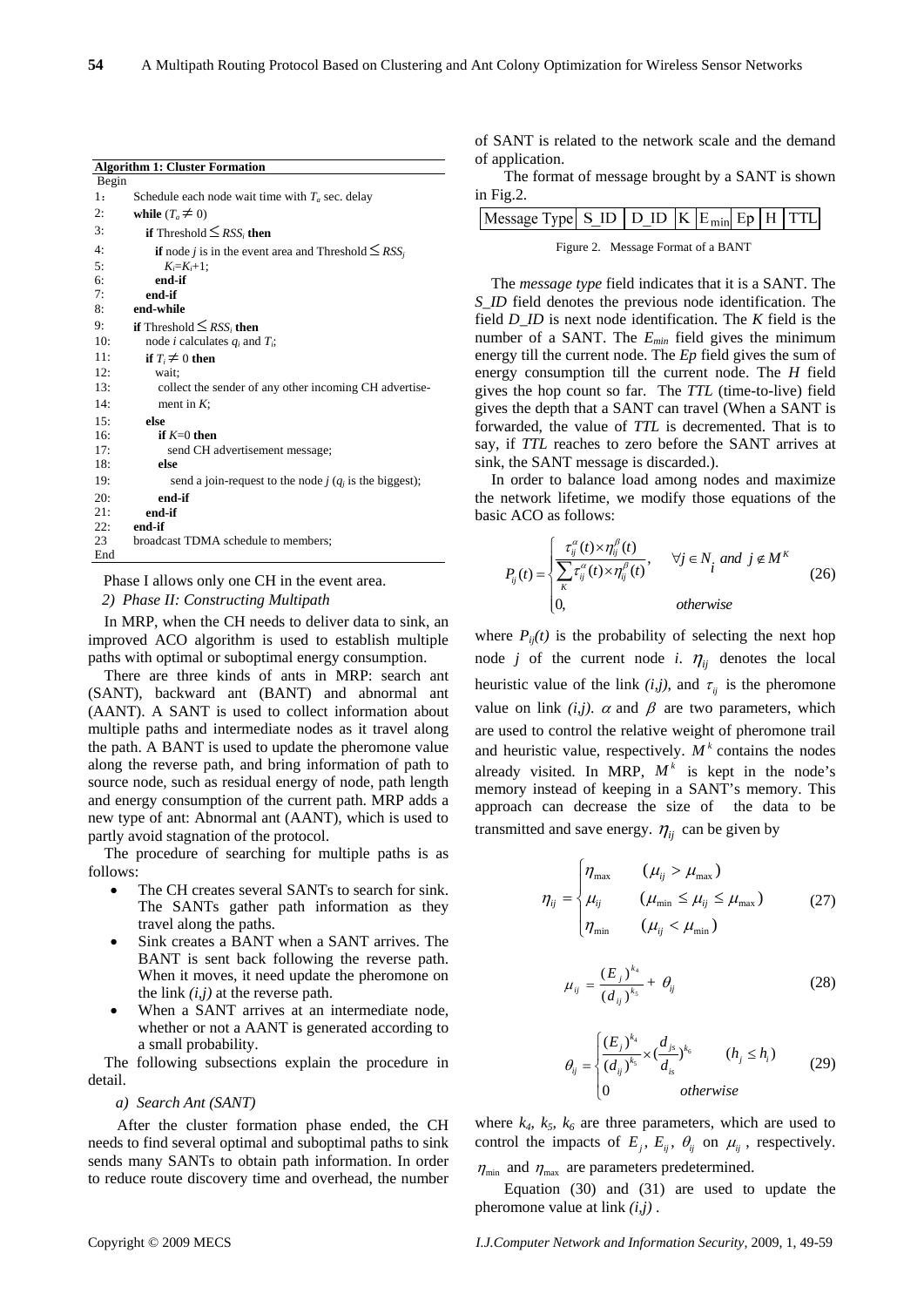$$
\mathcal{L}_{\mathcal{A}}
$$

$$
\tau_{ij}(t, t+1) = (1 - \rho) \times \tau_{ij}(t) + \rho \times \Delta \tau_{ij}^k(t, t+1)
$$
(30)

$$
\Delta \tau_{ij}^k(t, t+1) = \lambda \times (E_i + E_j) / d_{ij}^2 \tag{31}
$$

where  $\rho$  is evaporation factor which serves to diminish the intensity of existing trail over time.  $\lambda$  is a coefficient.  $d_{ij}$  is the distance between node *i* and node *j*.  $E_i$  is the residual energy of node *i*.

Algorithm 2 represents the basic operations of a SANT.  $RAND(x)$  is a function to generate a random number uniformly distributed between 0 and *x*.

**Algorithm 2: A SANT for the Proposed MRP** 

| Begin |                                                                     |
|-------|---------------------------------------------------------------------|
| 1:    | if $TTL < 0$ then                                                   |
| 2:    | <b>if</b> a SANT arrives at sink <b>then</b>                        |
| 3:    | create and release a new BANT;                                      |
| 4:    | else                                                                |
| 5:    | if RAND $(x) < 0.001$ then                                          |
| 6:    | create a AANT;                                                      |
| 7:    | the AANT randomly chooses a node as the next hop                    |
|       | node:                                                               |
| 8:    | else                                                                |
| 9:    | choose the next hop node <i>j</i> according to $(26)-(29)$ ;        |
| 10:   | refresh the residual energy of $i$ and $j$ ;                        |
| 11:   | <b>if</b> selected node visited <b>then</b>                         |
| 12:   | back to the previous hop node;                                      |
| 13:   | re-elect another node as the next hop node;                         |
| 14:   | end-if                                                              |
| 15:   | using $(30)$ , $(31)$ to refresh pheromone value of link $(i, j)$ ; |
| 16:   | end-if                                                              |
| 17    | end-if                                                              |
| 18    | end-if                                                              |
| End   |                                                                     |

## *b) Backward ant (BANT)*

When a BANT is back along the reverse path passed by a SANT, the BANT also need update the pheromone value on link  $(i, j)$  (Equ. (30) and (32) are used to calculate and update the pheromone value)*.* 

$$
\Delta \tau_{ij}^{k}(t, t+1) = c \times \frac{f(t) - f_{best}(t^{*})}{f_{best}(t^{*})}
$$
(32)

According to (12), we have

$$
f(t) = c_0 \frac{f_1^{k_7}(t)}{f_2^{k_8}(t) f_3^{k_9}(t)}\tag{33}
$$

$$
f_1(t) = \min_{i \in (n_1, n_2, \cdots, n_m)} (E_i)
$$
 (34)

$$
f_2(t) = \sum_{(i,j)\subset p} E_{ij} \tag{35}
$$

$$
f_3(t) = \sum_{(i,j)\subset p} (i,j) \tag{36}
$$

$$
f_{best}(t^*) = \max[f(t)], t^* = 1, \cdots, t
$$
 (37)

where  $f(t)$  is the evaluation function on the current path.  $f_1(t)$  is the minimum energy node in path *p*.  $f_2(t)$  is the sum of energy consumption in path  $p \cdot f_3(t)$  is the length of

path *p*.  $f_{best}(t^*)$  is the optimal solution so far.  $(n_1, n_2, \dots, n_k)$  $n_m$ ) denotes the sequence of nodes along path *p*. *c* and  $c_0$ are coefficients, which can be used to control the value of (32), (33) respectively.  $k_7$ ,  $k_8$  and  $k_9$  are weights that determine the relative importance of  $f_1(t)$ ,  $f_2(t)$  and  $f_3(t)$ respectively.

In (32), a scheme of negative feedback is introduced into realizing reward or punishment to the current result. The scheme is helpful of fairness among found multiple paths.

The format of message brought by a BANT is shown in Fig. 3.

|  | Message Type $ DID K $ |  |  |  |  | $E_{\min}$   Ep   Length |
|--|------------------------|--|--|--|--|--------------------------|
|--|------------------------|--|--|--|--|--------------------------|

Figure 3. Message Format of a BANT

The *Message Type* field indicates that it is a BANT. The *Length* field is the path length from sink to the current node. The meaning of other fields is same as that of message brought by a SANT.

Algorithm 3 denotes the basic operations of a BANT.

|       | Algorithm 3: A BANT for the Proposed MRP                                                                          |
|-------|-------------------------------------------------------------------------------------------------------------------|
| Begin |                                                                                                                   |
| 1:    | <b>if</b> sink is reached <b>then</b>                                                                             |
| 2:    | a new BANT is generated;                                                                                          |
| 3:    | while the CH is not reached                                                                                       |
| 4:    | the BANT moves along the reverse path;                                                                            |
| 5:    | the BANT using $(30)$ , $(31)$ to update pheromone<br>value of link $(i, j)$ ;                                    |
| 6:    | $f_{best}(t^*) = \begin{cases} f(t) & \text{if } f(t) > f_{best}(t^*) \\ f(t^*) & \text{otherwise} \end{cases}$ ; |
| 7:    | calculate $E_{min}$ , $E_p$ and Length;                                                                           |
| 8:    | update the residual energy of $i$ and $j$ ;                                                                       |
| 9:    | end-while                                                                                                         |
| 10:   | end-if                                                                                                            |
| End   |                                                                                                                   |

#### *3) Phase III: Data Transmission*

MRP is different to these algorithms in [14], [25] because the CH in MRP dynamically chooses one path to transmit data. According to (12), a load balancing function of path *i* is given by

$$
f_i = k_{10} \times E_{\min}(i) + k_{11} / E(i) + k_{12} / Length_i \tag{38}
$$

where  $k_{10}$ ,  $k_{11}$ ,  $k_{12}$  are weight values,  $k_{10} + k_{11} + k_{12} = 1$ .  $E_{min}(i)$  is the residual energy of the minimum energy node in path *i*. *E(i)* is the sum of energy consumption in path *i*. Length<sub>i</sub> is the length of path  $i$ , which can be used to estimate the delay of a path.

The selecting probability  $P_i$  of path *i* is given by

$$
P_i = f_i / \sum_{j=1}^{N} f_j \quad ; \quad (i=1,\cdots,N)
$$
 (39)

$$
\sum_{i=1}^{N} P_i = 1\tag{40}
$$

where *N* is the set of discovered paths.

The CH uses (38)-(40) to calculate the probability and transmit data along the selected path. Since the path is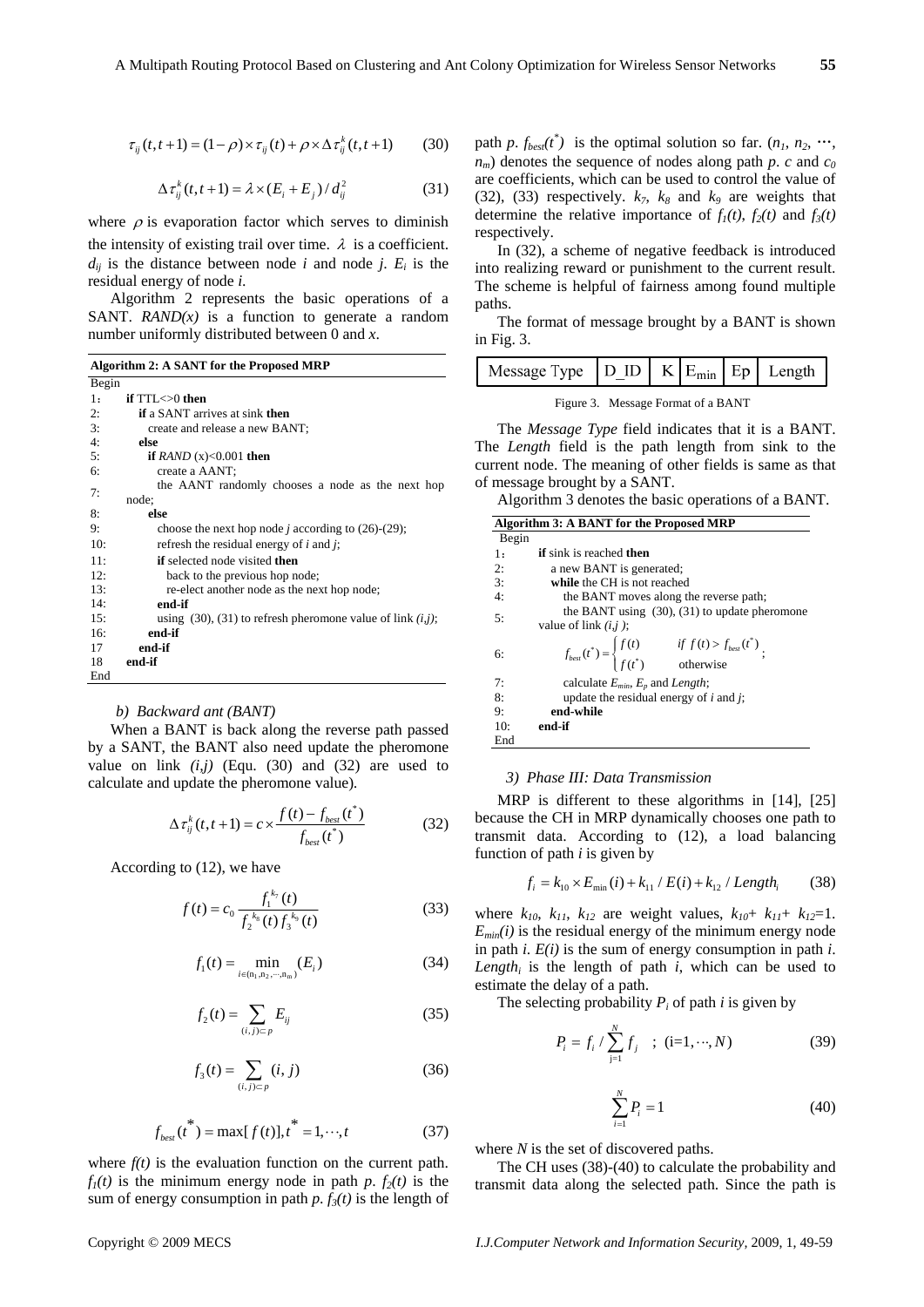dynamically chosen, load balancing among the paths is achieved.

## *4) Route Maintainence*

In MRP, route maintainence is responsible for the maintenance of the routes during the communication. The process of route maintainence will be initiated when there comes out these conditions as follows:

- When the residual energy of the current CH is lower than 50% average energy of all nodes in the cluster, a new CH will be selected according to (24). If there are more than two paths to sink, the new CH will send the packets via these paths. Otherwise, the new CH will initiate a new route discovery process.
- When the number of multiple paths is less than two, that means the reliability of path decreased seriously. The current CH will initiate a new route discovery process.

## Ⅴ. PERFORMANCE EVALUATION

Various performance metrics are used for comparing different routing strategies in WSNs. We have used the following:

- *Average Energy*: The metric gives the average of energy of all nodes at the end of simulation.
- *Energy consumption*: The metric gives the energy consumption of nodes in the event area for transmitting a data packet to sink.
- *The standard deviation of energy*: The metric gives the average variance between energy levels on all nodes.
- *Network lifetime*: This metric gives the time of the first node running out of its energy.

We constructed an event driven simulator by using VC++. By using the simulator, the proposed scheme was compared with the TEEN [27] dynamic clustering algorithm and the other two kinds of multipath algorithms in [14] (MP) and [25] (MACS) respectively.

We evaluate these four algorithms over a set of sensor networks with the number of nodes ranging from 100 to 500. For the same number of nodes, we randomly generate ten network topologies and run these algorithms over them to obtain the average results. In each network, the sensor nodes are randomly distributed on a  $M \times M$ region with *M*=200m. For radio power consumption setting, we adopt the first-order model [11] and set  $E_{elect} = 50 \text{nJ/bit}, E_{amp} = 100 \text{pJ/bit/m}^2$ , and  $\gamma = 2$ . The energy for data aggregation is set to  $E_{DA}$ =5nJ/bit. The parameters  $(k_1, k_2, k_3, k_4, k_5, k_6, k_7, k_8, k_9, k_{10}, k_{11}, k_{12})$  are set to (0.5, 0.1, 0.4, 2, 1, 1, 0.4, 0.2, 0.4, 0.5, 0.3, 0.2).

Table II lists the other simulation settings.  $\tau_{ini}(i, j)$  is the initial pheromone value at a link *(i, j)*.

| TABLE II.                    |  |
|------------------------------|--|
| LIST OF MANY PARAMETERS USED |  |

| Parameter                            | Value            |
|--------------------------------------|------------------|
| α                                    | 2                |
| B                                    | $\overline{c}$   |
| $\rho$                               | 0.2              |
| $\tau_{\scriptscriptstyle ini}(i,j)$ | $\boldsymbol{k}$ |
| the number of event                  | 1                |
| packet size                          | 512 bytes        |
| broadcast packet size                | 20 bytes         |
| the coordinate of sink               | (0,200)          |
| event radius                         | 20 <sub>m</sub>  |

$$
k = \begin{cases} 0.01, & \text{if node } i \text{ and node } j \text{ are neighbors} \\ 0, & \text{otherwise} \end{cases}
$$

otherwise  $\overline{a}$ 

We designed two scenarios to compare the performance of the different algorithms. The first scenario (Fig. 4) simulates a homogeneous WSN where the sensor nodes were randomly deployed with same initial energy. The initial energy of each node is 2 joules. The second scenario (Fig. 5) simulates a heterogeneous WSN where the network is composed of many nodes with different initial energy. The energy level changes between 1 joule and 2 joules, which are uniformly distributed over the nodes.

.



a) Average Energy b) Energy Consumption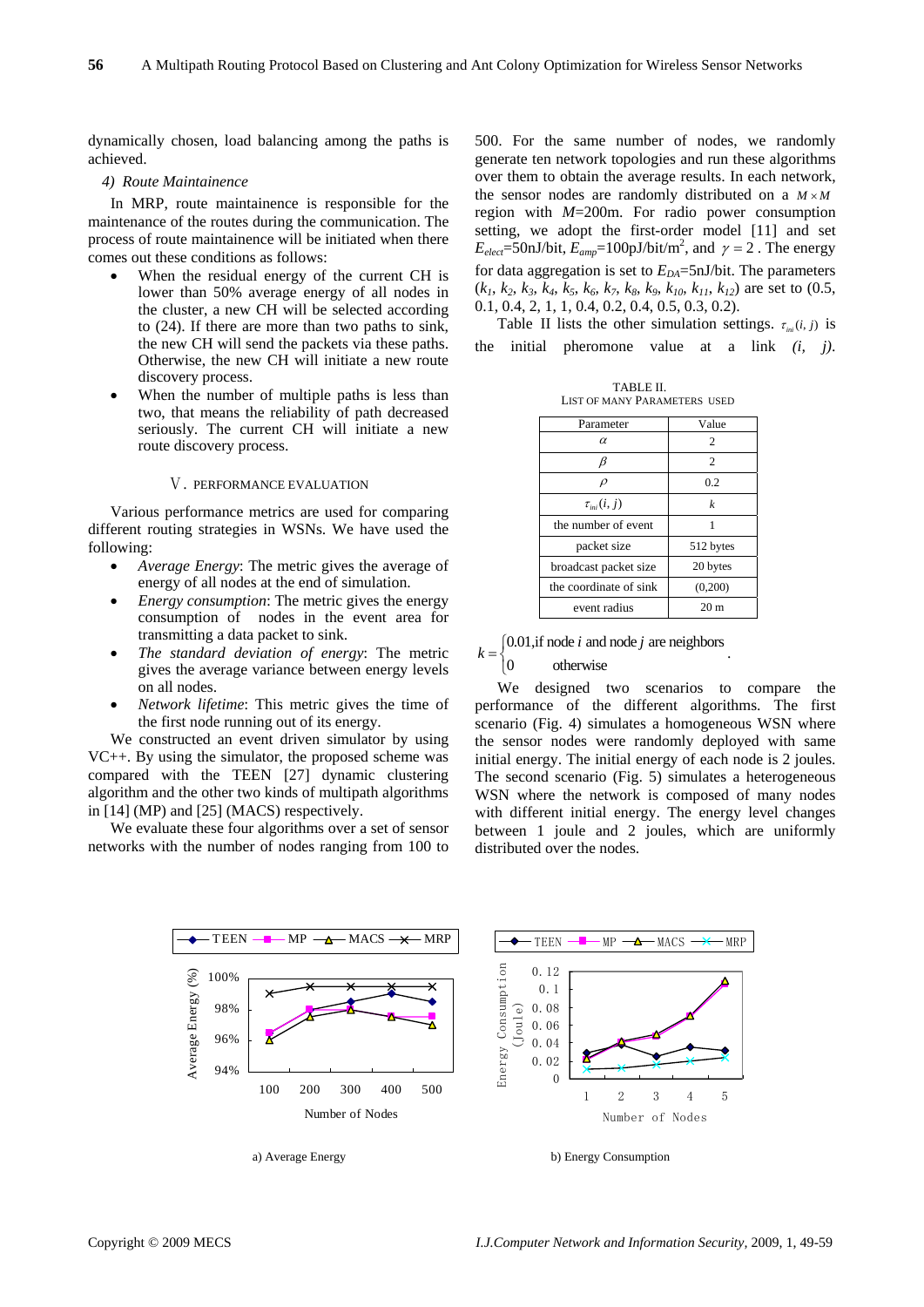

c) Standard Deviation d) Network Lifetime

Figure 4. Performance in WSNs with same initial energy levels

Fig.4 presents the results of the simulation for the studied metrics to different network scale in scenario one. MRP has better results compared to the other algorithms.

In Fig. 4a), the average energy of the MRP is the highest than other algorithms. This indicates that there exists more residual energy of nodes in MRP, which implies MRP need less energy for transmitting data.

In Fig. 4b), it shows a linear increase of energy consumption as the network becomes denser, as more sensor nodes get involved with for all the algorithms. That brings more traffic into network. It is obvious that there is less energy consumption of MRP and TEEN. However, MRP outperforms TEEN algorithm. Although TEEN also belongs to a dynamically clustering algorithm, the structure of cluster in TEEN is not related to the event area. Therefore, energy consumption of TEEN is higher than that of MRP. MP and MACS are the most costly algorithms because they did not use clustering to reduce the traffic. And with the source nodes increasing (i.e., the network topology is from sparse to dense), the energy consumption of MP and MACS is much greater than the other two algorithms. The reason is that MP and



MACS algorithms fail to take advantage of the feature of the data correlation when the number of neighbor nodes becomes more.

In Fig. 4c), when compared with the other algorithm, MRP presents a significant reduction on the standard deviation. It indicates that MRP can efficiently balance the energy consumption on all nodes.

Fig. 4d) shows the network lifetime for the four algorithms. It is evident that the network lifetime of MRP is almost twice of that obtained by the other algorithms. The influence of network size is the lowest to MRP. The reason is that clustering and dynamically choosing one path to transmit data can greatly contribute on reducing energy consumption and achieving load balancing among all nodes. MACS outperforms TEEN because it can alternately use multiple paths to transmit data.

Among of the four algorithms, the performance of MP is the worst. The reason is that MP always uses the primary path to transmit data, which results in energy of the nodes in the primary route depleted very soon.



a) Average Energy b) Energy Consmption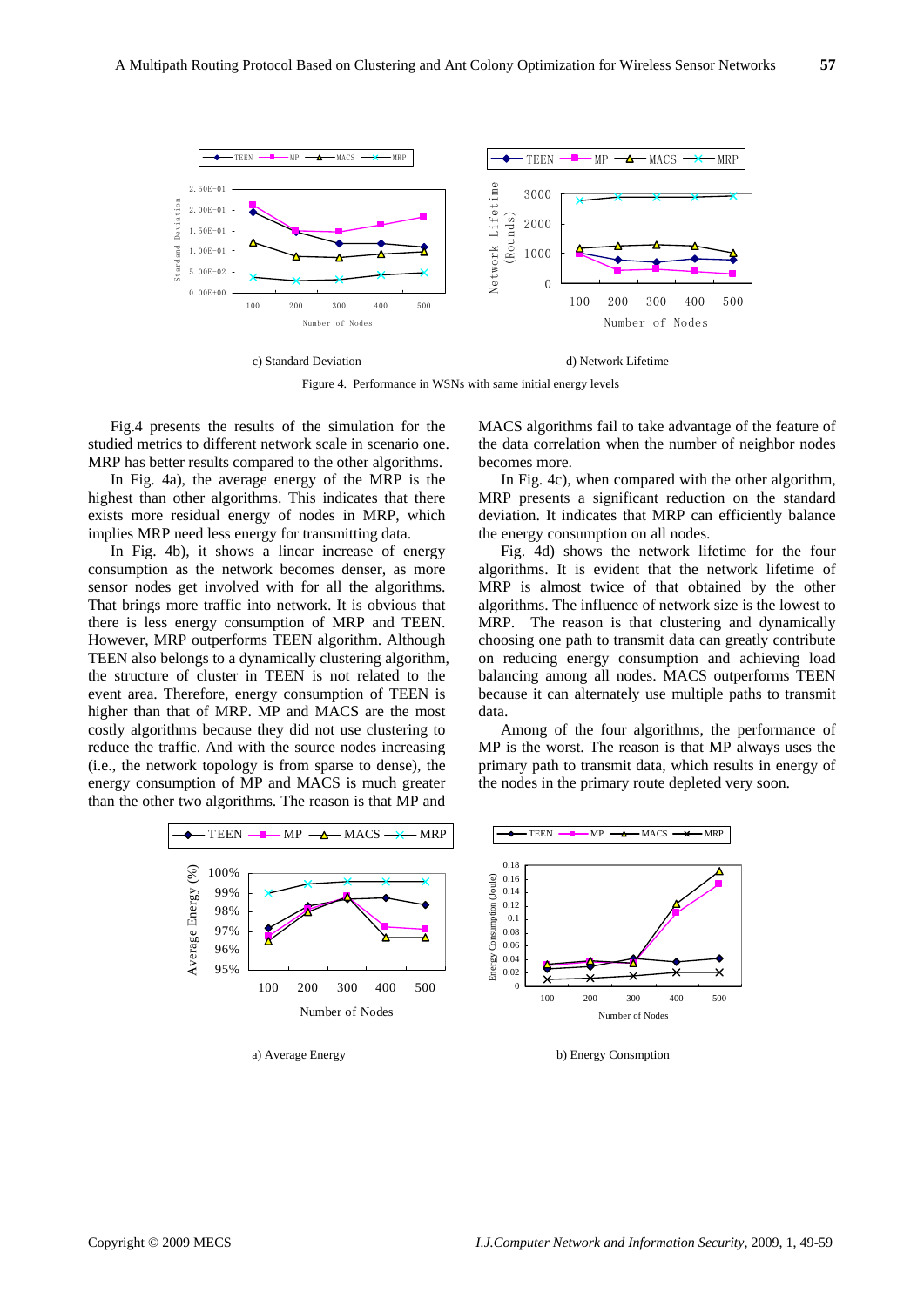

Figure 5. Performance in WSNs with different initial energy levels

The results illustrated in Fig. 5 correspond to the second scenario. From Fig. 5, we can see that the results are very similar to those of the first scenario. Although the initial energy of nodes is randomly distributed, MRP still presents the best results. That can be explained by the adaptability of the protocol, which can efficiently balance the energy consumption among nodes by dynamic clustering and using multiple paths to transmit data. The simulation results also illuminate that MRP is suitable for either the homogeneous network or the heterogeneous network.

## Ⅵ. CONCLUSION

For monitoring the burst events in WSNs, we have proposed a novel multipath routing protocol based on clustering and ACO. By introducing an objective function to carry out dynamic clustering, MRP improves the efficiency of data aggregation, thus, reduce the energy consumption. We also use an improved ACO algorithm to search for the optimal and suboptimal paths based on many metrics that can balance the energy consumption among nodes. Furthermore, a load balancing function is presented for dynamically choosing one path to transmit data. Performance evaluation shows that MRP achieves better load balancing and lower energy consumption, and then, maximizes the network lifetime.

As explained before, MRP has some parameters that need to be set. The value of these parameters has a great impact on the performance of the algorithm. As for future research, we plan on making the algorithm compatible with different networks by adaptively adjusting the value of these parameters. Furthermore, we intend to extend the algorithm to monitor high-speed objects.

#### ACKNOWLEDGMENT

This work was supported by the National High-Tech Research and Development Plan of China (Grant No. 2007AA10Z241, 2006AA10A301) and the National Natural Science Foundation of China (Grant No. 60864003). We would like to thank the anonymous reviewers for their perspicacious comments.

## **REFERENCES**

- [1] T. T. Hsieh, "Using sensor networks for highway and traffic applications," *IEEE* Potentials. Vol.3, pp. 13–16, 2004.
- [2] F. Ren, H. Huang, and C. LIN, "Wireless sensor networks," *Journal of Software*, vol. 14, No. 7, pp. 1282– 1291, 2003.
- [3] D. Estrin, "Wireless sensor networks tutorial part IV: sensor network protocols," In *Proc. Mobicom*, USA, pp. 23–28, 2002.
- [4] K. Sohrabi, J. Gao, V. Ailawadhi, and G. J. Pottie, "Protocols for self-organization of a wireless sensor network," *IEEE Pers. Commun.*, vol. 7, no. 5, pp. 16-27, Oct. 2000.
- [5] C. Schurgers and M. B. Srivastava, "Energy efficient routing in wireless sensor networks," Proc. Of *IEEE* MILCOM 2001, vol.1, pp. 357- 361, 2001.
- [6] M. Kalantari and M. Shayman, "Energy efficient routing in wireless sensor networks," *Proc. of Conference on Information Sciences and System*, Princeton University, pp. 1-15, 2004.
- [7] L. Sun, J. Li, Y. Chen, and H. Zhu, *Wireless Sensor Networks*, Beijing: Tsinghua University Press, 2005.
- [8] E. Bonabeau, M. Dorigo, and G. Theraulaz, "Inspiration for optimization from social insect behavior," Nature, 406(6791): pp. 39-42, July 2000.
- [9] M. Dorigo and T. Stutzle, *Ant Colony Optimization*, MIT Press, Cambridge, MA, 2004.
- [10] M. Dorigo and L. M. Gambardella, "Ant colony system: A cooperative learning approach to the traveling salesman problem," *IEEE Trac. Evol. Comput.*, Vol. 1, pp. 53-66, 1997.
- [11] W. R. Heinzelman, A. Chandrakasan, and H. Balakrishnan, "Energy-efficient communication protocol for wireless microsensor networks," *Proc. of the Hawaii International Conference on System Sciences*, pp. 3005-3014, 2000.
- [12] S. Lindsey and C. Raghavendre, " Pegasis: power-efficient gathering in sensor information syetems," *IEEE Transactions on Parallel and Distributed Systems*, vol. 13, No. 9, pp. 924-932, 2002.